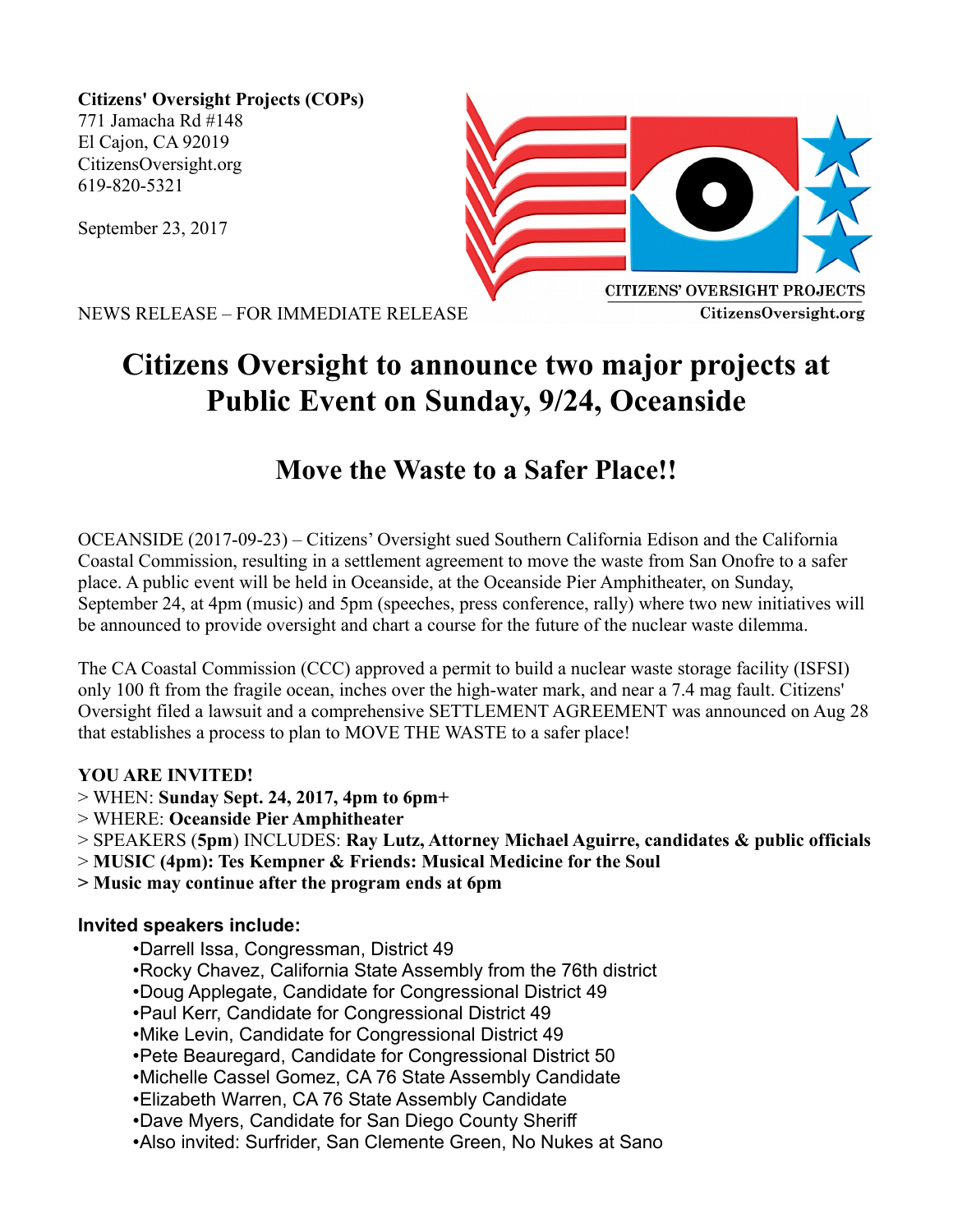#### **MUSIC (4pm & 6pm):** Tes Kempner & Friends: Musical Medicine for the Soul

- •4:05pm Tes Kempner <http://www.reverbnation.com/yes2tes>
- •4:10pm Gaby Aparicio [http://www.gabrielamusic.com](http://www.gabrielamusic.com/)
- •4:35pm Kelly Zander of Mozaik
- •6:00pm Shane Hall [http://www.shanehallofficial.com](http://www.shanehallofficial.com/)
- •6:30pm Prem [http://www.premmaurel.com](http://www.premmaurel.com/)

•7:00pm Possible 15-20 minute jam, participants inspired… w/Special Guest Raina Baina, backup percussion!

Ray Lutz, Founder of Citizens Oversight said, "We believe this settlement agreement starts a historic process, something no other plant in the United States has done -- to seriously work to develop a plan to move the waste to a safer place. We believe this is a win for everyone involved, especially the millions of people otherwise at risk in Southern California due to a possible nuclear waste accident."

Citizens Oversight will be formally announcing two major initiatives at this event:

1. **SETTLEMENT OVERSIGHT PANEL** – Applications will be accepted from members of the public to serve on the Settlement Oversight Panel to continuously monitor the settlement, provide advice to make sure SCE does their part to try to move the waste, and engage with the public. This panel will be empowered to reach positions on issues on an advisory basis to Citizens Oversight and the public at large.

2. **1000-YEAR DRY STORAGE CHALLENGE –** It is now apparent that Yucca Mountain and the deep geologic repository approach to dealing with nuclear waste on a long-term basis has been a failure and it will not solve our near-term nuclear waste problem. Yet, we need a better place for waste from many shutdown nuclear plants around the country. Citizens' Oversight will announce a new project, the "1000-year dry storage challenge." This project will call for designs to safely store nuclear waste from shut-down nuclear reactors, most likely in monitored surface installations that are far superior to the (much more temporary) "Independent Spent Fuel Storage Installations (ISFSI)" currently in use around the country, with the goal that they could safely contain the nuclear waste for up to 1000 years. This project is distinct from the settlement, because it is focused on the longer-term future of waste storage, and will drive the national conversation on our nuclear waste future.

#### **OTHER HIGH POINTS:**

- > Information about the settlement and its roll out.
- > Public officials, Candidate introductions, short speeches
- > Social Networking and discussion of ideas for the future
- > Music Entertainment, dancing, etc.
- > Tabling/ booths for activist orgs, candidates, radio, etc.
- > Action postcard campaign to influence APS, the owner of Palo Verde Nuclear plant.

### **CALL OUT TO**

- > Anti-nuclear Activists,
- > Shut San Onofre Activists
- > Surf community (Vets are sponsoring AM paddle out)
- > Beach Lovers, Water Protectors, Faith community
- > Native American Leaders, Union workers
- > Candidates and political leaders (we are nonpartisan!)
- > Anyone who wants to spend their time making a difference!

VISIT: [http://CitizensOversight.org](http://CitizensOversight.org/) RSVP:<https://www.facebook.com/events/1724797367815777>